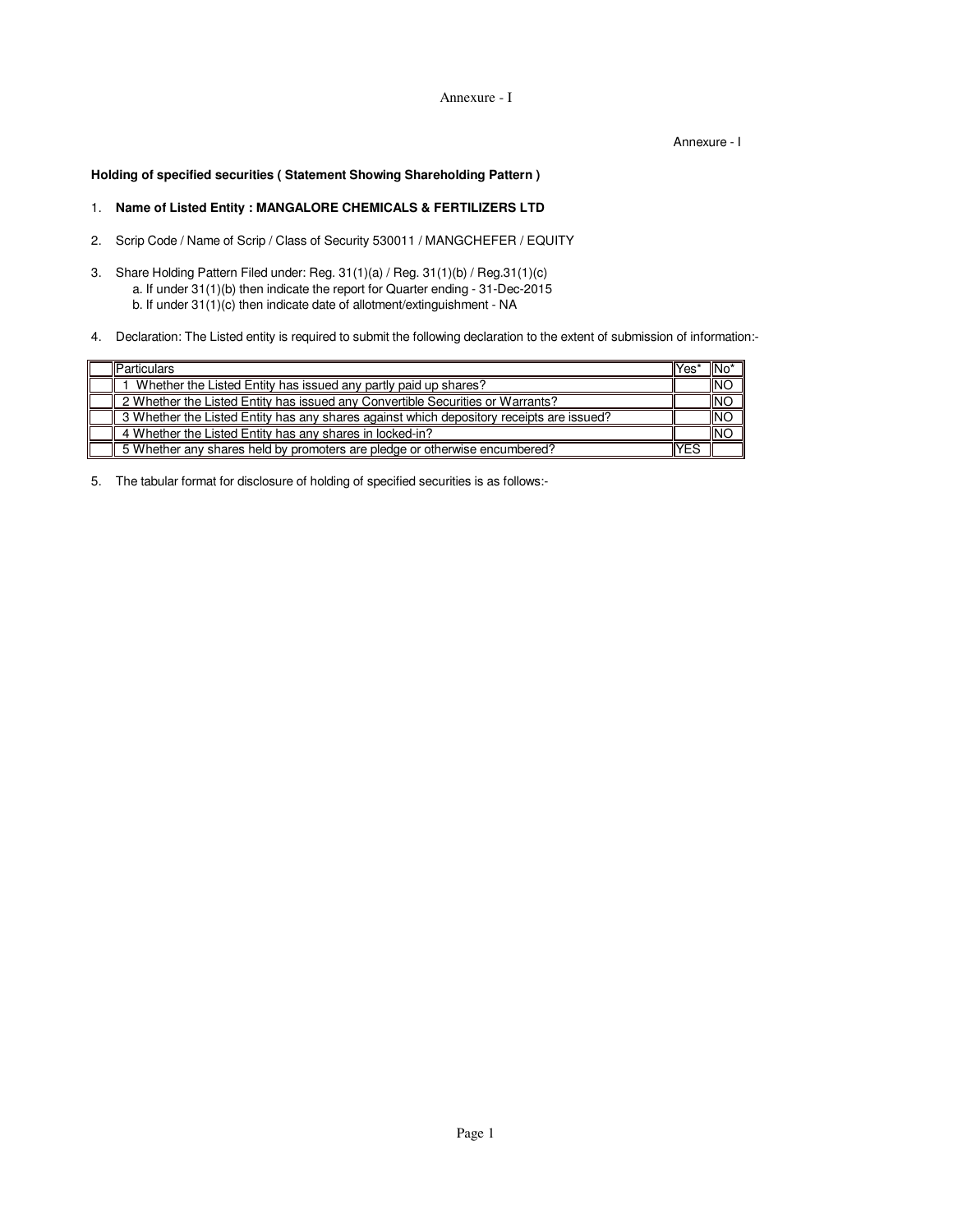**Table I - Summary Statement holding of specified securities**

|                |                       |         |                 |               |            | rable i - Summary Statement holding or specified securities |              |           |       |                         |           |             |                               |     |           |                  |                   |                |
|----------------|-----------------------|---------|-----------------|---------------|------------|-------------------------------------------------------------|--------------|-----------|-------|-------------------------|-----------|-------------|-------------------------------|-----|-----------|------------------|-------------------|----------------|
| Cate           | Category of           | Nos. of | No. of          | No. of        | No. of     | Total nos.                                                  | Share-       |           |       | Number of Voting Rights |           | No. of      | Shareholding                  |     | Number of | Number of Shares |                   | Number of      |
| gory           | Shareholder           | Share-  | fully paid      | Partly        | shares     | shares held                                                 | holding as   |           |       | held in each class of   |           | Shares      | as a $%$                      |     | Locked in | pledged or       |                   | equity         |
| (1)            | (II)                  | holders | up              | paid-up       | underlying | $(VII) =$                                                   | a % of total |           |       | securities              |           | Underlying  | assuming                      |     | shares    | otherwise        |                   | shares held in |
|                |                       | (III)   | equity          | equity        | Depository | $(IV)+(V)+$                                                 | no.          |           |       | (IX)                    |           |             | Outstanding   full conversion |     | (XII)     |                  | encumbered (XIII) | dematerialized |
|                |                       |         | shares          | shares        | Receipts   | (VI)                                                        | of shares    |           |       |                         |           | convertible | of convertible                |     |           |                  |                   | form (XIV)     |
|                |                       |         | held            | held          | (VI)       |                                                             | (calculated  |           |       |                         |           | securities  | securities                    |     |           |                  |                   |                |
|                |                       |         | (IV)            | (V)           |            |                                                             | as           |           |       | No of Voting            | Total as  | (including  | (as a                         | No. | As a %    | No.              | As a %            |                |
|                |                       |         |                 |               |            |                                                             | per SCRR,    |           |       | Rights                  | a % of    | Warrants)   | percentage                    | (a) | of total  | (a)              | of total          |                |
|                |                       |         |                 |               |            |                                                             | 1957)        |           |       |                         | $(A+B+C)$ | (X)         | of diluted                    |     | Shares    |                  | Shares            |                |
|                |                       |         |                 |               |            |                                                             | (VIII) As a  | Class     | Class | Total                   |           |             | share                         |     | held      |                  | held (b)          |                |
|                |                       |         |                 |               |            |                                                             | $%$ of       | eg: X     | eg: Y |                         |           |             | capital)                      |     | (b)       |                  |                   |                |
|                |                       |         |                 |               |            |                                                             | $(A+B+C2)$   |           |       |                         |           |             | $(XI) = (VII)+(X)$            |     |           |                  |                   |                |
|                |                       |         |                 |               |            |                                                             |              |           |       |                         |           |             | As a % of                     |     |           |                  |                   |                |
|                |                       |         |                 |               |            |                                                             |              |           |       |                         |           |             | $(A+B+C2)$                    |     |           |                  |                   |                |
|                |                       |         |                 |               |            |                                                             |              |           |       |                         |           |             |                               |     |           |                  |                   |                |
|                | <b>PROMOTER &amp;</b> |         |                 |               |            |                                                             |              |           |       |                         |           |             |                               |     |           |                  |                   |                |
|                | <b>PROMOTER</b>       |         |                 |               |            |                                                             |              |           |       |                         |           |             |                               |     |           |                  |                   |                |
| А.             | <b>GROUP</b>          |         | 88886107        | 0<br>$\Omega$ |            | 88886107                                                    | 75.00        | 88886107  |       | 88886107                | 75.00     |             |                               | 01  |           | 0 47533521       | 53.48             | 88886107       |
| В.             | <b>PUBLIC</b>         | 57678   | 29629043        |               |            | 29629043                                                    | 25.00        | 29629043  |       | 29629043                | 25.00     |             |                               |     |           | <b>NA</b>        | <b>NA</b>         | 23722126       |
|                | <b>INON PROMOTER-</b> |         |                 |               |            |                                                             |              |           |       |                         |           |             |                               |     |           | <b>NA</b>        | <b>NA</b>         |                |
| С.             | <b>NON PUBLIC</b>     |         | $\bf{0}$        |               |            |                                                             | O            |           |       |                         |           |             |                               |     |           |                  |                   | 0              |
|                | <b>SHARES</b>         |         |                 |               |            |                                                             |              |           |       |                         |           |             |                               |     |           |                  |                   |                |
| C1.            | <b>UNDERLYING DRS</b> | O       | 0               |               |            | O.                                                          | O            | O         |       |                         | ŋ         |             |                               |     | $\Omega$  | <b>NA</b>        | <b>NA</b>         | 0              |
|                | <b>SHARES HELD BY</b> |         |                 |               |            |                                                             |              |           |       |                         |           |             |                               |     |           |                  |                   |                |
|                | <b>EMPLOYEE</b>       |         |                 |               |            |                                                             |              |           |       |                         |           |             |                               |     |           |                  |                   |                |
| C <sub>2</sub> | <b>TRUSTS</b>         |         |                 |               |            |                                                             |              |           |       |                         |           |             |                               |     |           | <b>NA</b>        | <b>NA</b>         |                |
|                | <b>Total</b>          |         | 57682 118515150 | $\mathbf{0}$  | 0          | 118515150                                                   | 100.00       | 118515150 | 0     | 118515150               | 100.00    | 0           |                               | 0   |           | 047533521        | 53.48             | 112608233      |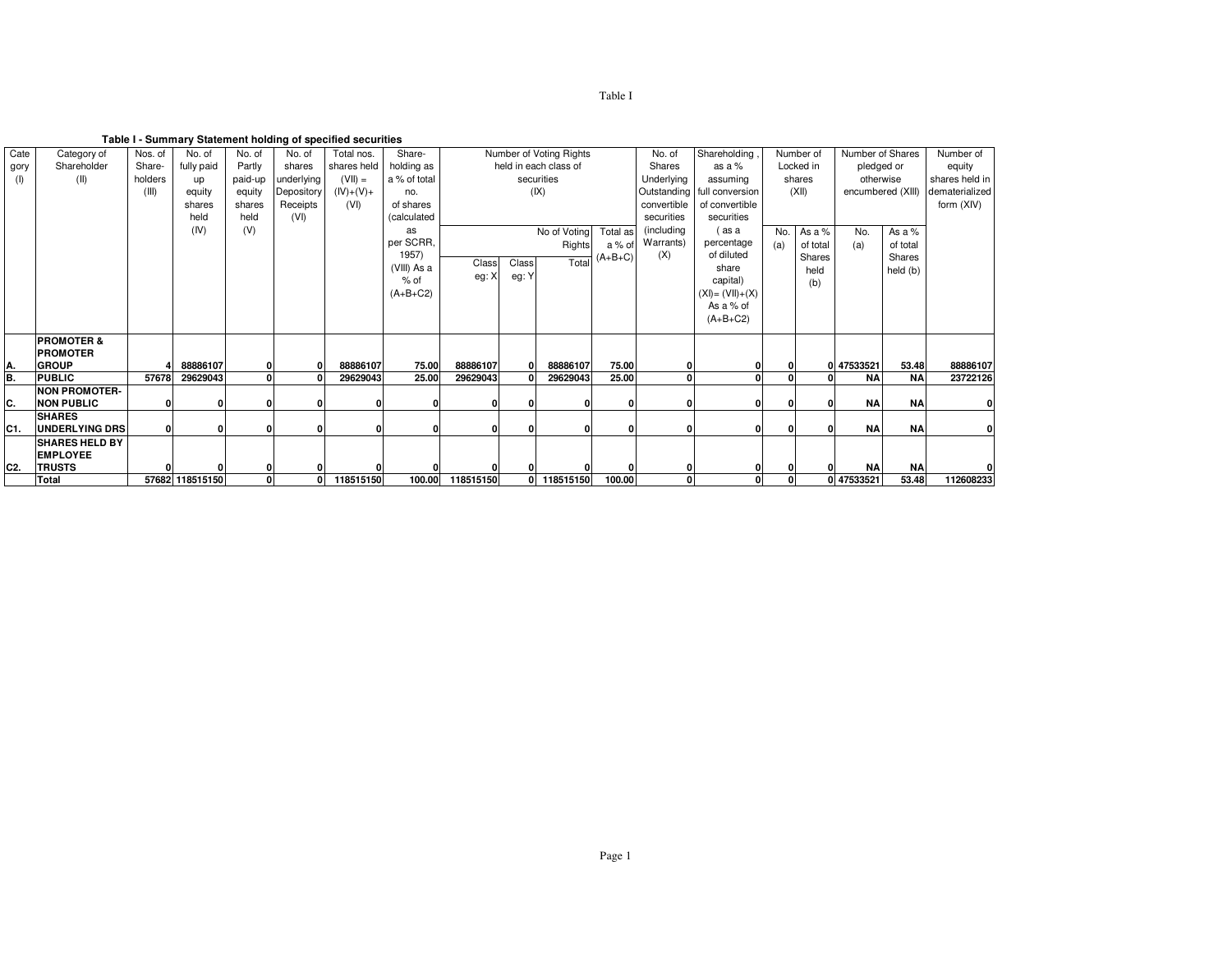|    | Table II - Statement showing shareholding pattern of the Promoter and Promoter Group |            |              |            |             |              |              |              |              |                     |                         |             |              |                            |              |              |                   |              |                |
|----|--------------------------------------------------------------------------------------|------------|--------------|------------|-------------|--------------|--------------|--------------|--------------|---------------------|-------------------------|-------------|--------------|----------------------------|--------------|--------------|-------------------|--------------|----------------|
|    | Category & Name                                                                      | PAN        | No. of       | No. of     | Partly      | No. of       | Total nos.   | Share-       |              |                     | Number Dallbeing Rights |             | No. of       | Shareholding               |              | Number of    | Number of Shares  |              | Number of      |
|    | of the Shareholders                                                                  | (II)       | Share-       | fully paid | paid-up     | shares       | shares       | holding %    |              |                     | held in each class of   |             | Shares       | as a %                     |              | Locked in    | pledged or        | equity       |                |
|    | (1)                                                                                  |            | holder       | up         | equity      | underlying   | held         | calculated   |              |                     | securities              |             | Underlying   | assuming                   |              | shares       | otherwise         |              | shares held in |
|    |                                                                                      |            | (III)        | equity     | shares      | Depository   | $(VII =$     | as           |              |                     | (IX)                    |             | Out-         | full conversion            |              | (XII)        | encumbered (XIII) |              | dematerialized |
|    |                                                                                      |            |              | shares     | held        | Receipts     | $IV + V +$   | per SCRR.    |              |                     |                         |             | standing     | of convertible             |              |              |                   |              | form (XIV)     |
|    |                                                                                      |            |              | held       | (V)         | (VI)         | VI)          | 1957         |              |                     |                         |             | convertible  | securities                 |              |              |                   |              |                |
|    |                                                                                      |            |              | (IV)       |             |              |              | As a % of    |              | No of Voting Rights |                         | Total as    | securities   | (as a                      | No.          | As a %       | No.               | As a %       |                |
|    |                                                                                      |            |              |            |             |              |              | $(A+B+C2)$   | Class        | Class               | Total                   | a % of      | (including   | percentage                 | (a)          | of total     | (a)               | of total     |                |
|    |                                                                                      |            |              |            |             |              |              |              | X            | Y                   |                         | Total       |              | Warrants) of diluted share |              | Shares       |                   | Shares       |                |
|    |                                                                                      |            |              |            |             |              |              | (VIII)       |              |                     |                         | Voting      |              |                            |              | held         |                   | held         |                |
|    |                                                                                      |            |              |            |             |              |              |              |              |                     |                         | rights      | (X)          | capital)                   |              | (b)          |                   | (b)          |                |
|    |                                                                                      |            |              |            |             |              |              |              |              |                     |                         |             |              | $(XI) = (VII)+(X)$         |              |              |                   |              |                |
|    |                                                                                      |            |              |            |             |              |              |              |              |                     |                         |             |              | as a % of                  |              |              |                   |              |                |
|    |                                                                                      |            |              |            |             |              |              |              |              |                     |                         |             |              | $A+B+C2$                   |              |              |                   |              |                |
|    |                                                                                      |            |              |            |             |              |              |              |              |                     |                         |             |              |                            |              |              |                   |              |                |
|    |                                                                                      |            |              |            |             |              |              |              |              |                     |                         |             |              |                            |              |              |                   |              |                |
|    |                                                                                      |            |              |            |             |              |              |              |              |                     |                         |             |              |                            |              |              |                   |              |                |
|    |                                                                                      |            |              |            |             |              |              |              |              |                     |                         |             |              |                            |              |              |                   |              |                |
| 1. | INDIAN                                                                               |            |              |            |             |              |              |              |              |                     |                         |             |              |                            |              |              |                   |              |                |
|    | Individuals/Hindu                                                                    |            |              |            |             |              |              |              |              |                     |                         |             |              |                            |              |              |                   |              |                |
|    | undivided                                                                            |            |              |            |             |              |              |              |              |                     | n                       |             | n            | $\Omega$                   | $\Omega$     | $\Omega$     |                   |              | $\Omega$       |
|    | a. Family                                                                            |            |              |            |             | O            |              | O            | n            | $\Omega$            |                         |             |              |                            |              |              | $\mathbf 0$       |              |                |
|    | Central Government/<br>b. State Government(s)                                        |            |              |            | n           | $\mathbf{0}$ |              | n            |              | n                   | n                       | C           | $\Omega$     | $\Omega$                   | U            | $\Omega$     | $\mathbf{0}$      | n            | $\mathbf{0}$   |
|    |                                                                                      |            |              |            |             |              |              |              |              |                     |                         |             |              |                            |              |              |                   |              |                |
|    | Financial Institutions/                                                              |            |              |            |             |              |              |              |              |                     |                         |             |              |                            |              |              |                   |              |                |
|    | c. Banks                                                                             |            |              |            | $\Omega$    | U            |              | n            |              | $\Omega$            |                         | C           | $\Omega$     | $\Omega$                   | $\Omega$     | $\mathbf{0}$ | $\mathbf{0}$      | O            | $\mathbf{0}$   |
|    | d. ANY OTHER(specify)                                                                |            |              |            |             |              |              |              |              |                     |                         |             |              |                            |              |              |                   |              |                |
|    | <b>Bodies Corporate</b>                                                              |            |              | 88886107   | $\Omega$    |              | 0 88886107   | 75.00        | 88886107     |                     | 0 88886107              | 74.9998     | $\Omega$     | $\Omega$                   | 0            |              | 0 47533521        | 53.48        | 88886107       |
|    | Names:                                                                               |            |              |            |             |              |              |              |              |                     |                         |             |              |                            |              |              |                   |              |                |
|    | ZUARI FERTILISERS AND                                                                |            |              |            |             |              |              |              |              |                     |                         |             |              |                            |              |              |                   |              |                |
|    | CHEMICALS LIMITED                                                                    | AAACZ3961E |              | 6284321    |             |              | 6284321      | 53.03        | 62843211     |                     | 0 62843211              | 53.03       |              | O                          | $\Omega$     | C            | 42779640          | 68.07        | 62843211       |
|    | UNITED BREWERIES                                                                     |            |              |            |             |              |              |              |              |                     |                         |             |              |                            |              |              |                   |              |                |
|    | HOLDINGS                                                                             |            |              |            |             |              |              |              |              |                     |                         |             |              |                            |              |              |                   |              |                |
|    | LIMITED                                                                              | AAACU2307D |              | 17836068   |             |              | 17836068     | 15.05        | 17836068     | $\overline{0}$      | 17836068                | 15.05       |              | $\Omega$                   | $\Omega$     | $\Omega$     | 4753881           | 26.65        | 17836068       |
|    | MCDOWELL HOLDINGS                                                                    |            |              |            |             |              |              |              |              |                     |                         |             |              |                            |              |              |                   |              |                |
|    | LIMITED                                                                              | AAECM1162E |              | 5826828    |             |              | 5826828      | 4.92         | 5826828      | $\mathbf 0$         | 5826828                 | 4.92        |              | $\Omega$                   | $\Omega$     |              | $\mathbf 0$       | 0.00         | 5826828        |
|    | KINGFISHER FINVEST                                                                   |            |              |            |             |              |              |              |              |                     |                         |             |              |                            |              |              |                   |              |                |
|    | INDIA LTD                                                                            | AABCV9224B |              | 2380000    |             |              | 2380000      | 2.01         | 2380000      | $\Omega$            | 2380000                 | 2.01        |              | $\Omega$                   | $\Omega$     |              | $\mathbf 0$       | 0.00         | 2380000        |
|    |                                                                                      |            |              |            |             |              |              |              |              |                     |                         |             |              |                            |              |              |                   |              |                |
|    | Sub-Total (A)(1)                                                                     |            |              | 88886107   |             | 0            | 88886107     | 75.00        | 88886107     |                     | 0 88886107              | 75.00       | $\Omega$     | O                          | 0            |              | 0 47533521        | 53.48        | 88886107       |
|    |                                                                                      |            |              |            |             |              |              |              |              |                     |                         |             |              |                            |              |              |                   |              |                |
| 2. | <b>FOREIGN</b>                                                                       |            |              |            |             |              |              |              |              |                     |                         |             |              |                            |              |              |                   |              |                |
|    | Individuals (Non-                                                                    |            |              |            |             |              |              |              |              |                     |                         |             |              |                            |              |              |                   |              |                |
|    | <b>Resident Individuals/</b>                                                         |            |              |            |             |              |              |              |              |                     |                         |             |              |                            |              |              |                   |              |                |
| а. | Foreign Individuals)                                                                 |            |              |            |             | U            | ŋ            | O            |              | 0                   | $\Omega$                | $\Omega$    | 0            | O                          | 0            | n            | $\mathbf 0$       | n            | $\mathbf{0}$   |
| b. | Government                                                                           |            | $\mathbf{0}$ | $\Omega$   | $\mathbf 0$ | $\mathbf{0}$ | $\mathbf{0}$ | $\mathbf{0}$ |              | $\pmb{0}$           | $\mathbf 0$             | $\mathbf 0$ | $\mathbf 0$  | <sub>0</sub>               | 0            | $\Omega$     | $\mathbf 0$       | 0            | $\mathbf{0}$   |
| с. | <b>Institutions</b>                                                                  |            | $\mathbf{0}$ | 0          | $\mathbf 0$ | $\mathbf{0}$ | $\mathbf{0}$ | <sub>0</sub> |              | $\pmb{0}$           | 0                       | $\Omega$    | $\mathbf{0}$ | <sub>0</sub>               | $\mathbf 0$  | $\Omega$     | $\mathbf{0}$      | $\mathbf{0}$ | $\mathbf{0}$   |
|    | d. Foreign Portfolio Investor                                                        |            | $\mathbf{0}$ | n          | $\Omega$    | $\mathbf{0}$ | 0l           | <sub>0</sub> |              | $\Omega$            | $\Omega$                | n           | $\Omega$     | Û                          | <sup>0</sup> | n            | <sub>0</sub>      | <sup>0</sup> | $\mathbf{0}$   |
| f. | <b>ANY OTHER(specify)</b>                                                            |            |              |            |             |              |              |              |              |                     |                         |             |              |                            |              |              |                   |              |                |
|    |                                                                                      |            |              |            |             |              |              |              |              |                     |                         |             |              |                            |              |              |                   |              |                |
|    | Sub-Total (A)(2)                                                                     |            | <sup>0</sup> | <b>n</b>   | n           | $\mathbf{0}$ | 0            | 0            | <sub>0</sub> | $\mathbf{0}$        | O                       | n           | $\Omega$     | $\mathbf{0}$               | $\Omega$     | n            | $\mathbf{0}$      | n            | $\mathbf{0}$   |
|    |                                                                                      |            |              |            |             |              |              |              |              |                     |                         |             |              |                            |              |              |                   |              |                |
|    | <b>Total Shareholding of</b>                                                         |            |              |            |             |              |              |              |              |                     |                         |             |              |                            |              |              |                   |              |                |
|    | Promoter                                                                             |            |              |            |             |              |              |              |              |                     |                         |             |              |                            |              |              |                   |              |                |
|    | and Promoter Group (A)=                                                              |            |              |            |             |              |              |              |              |                     |                         |             |              |                            |              |              |                   |              |                |
|    | $(A)(1)+(A)(2)$                                                                      |            | 4            | 88886107   | $\Omega$    |              | 0 88886107   | 75.00        | 88886107     |                     | 0 88886107              | 75.00       | 0            | 0                          | $\mathbf{0}$ |              | 0 47533521        | 53.48        | 88886107       |
|    |                                                                                      |            |              |            |             |              |              |              |              |                     |                         |             |              |                            |              |              |                   |              |                |

Details of Shares which remain unclaimed may be given hear along with details such as number of shareholders, outstanding shares held in demat/unclaimed suspense account, voting rights which are frozen etc.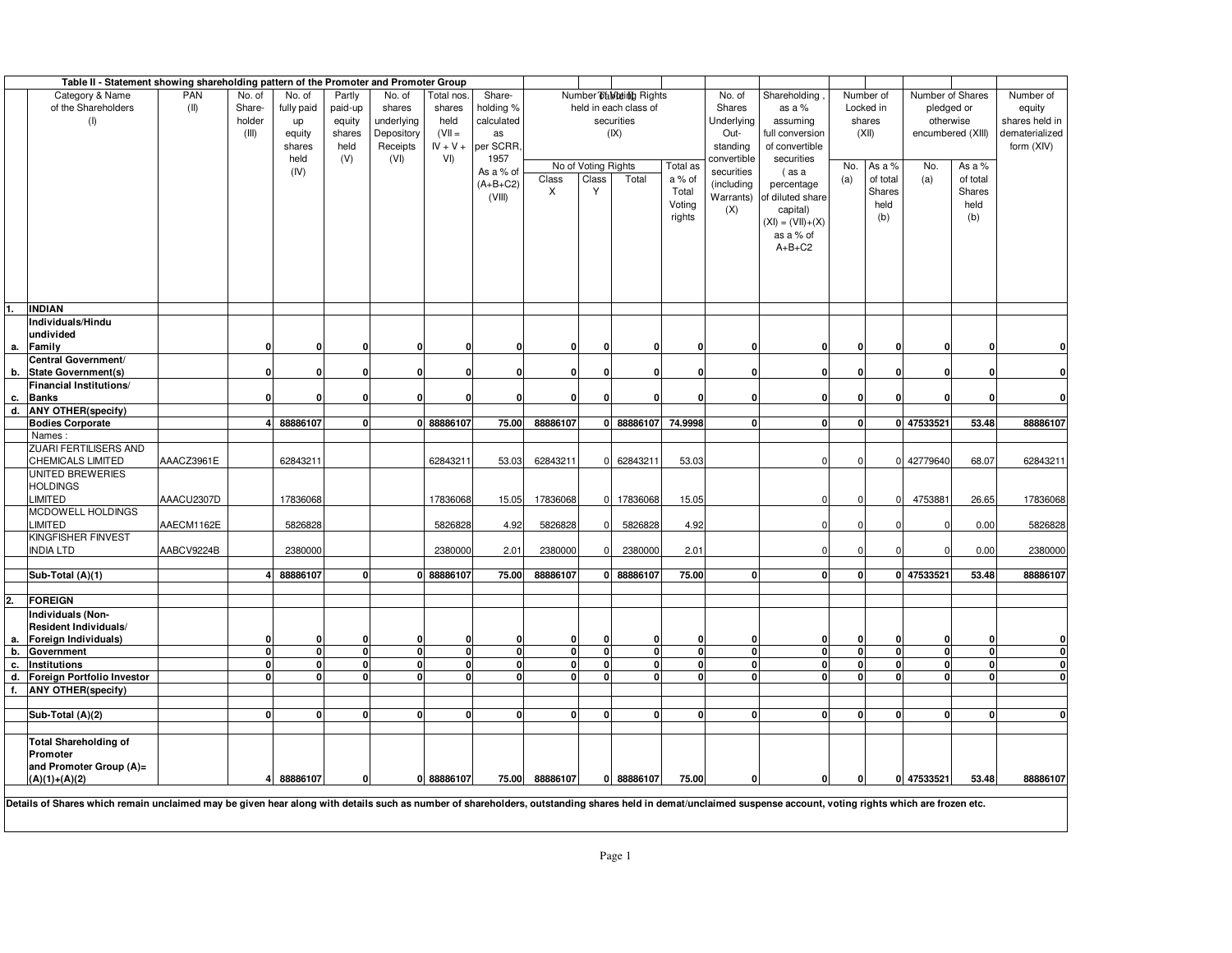#### **Table III - Statement showing shareholding pattern of the Public shareholder**

| Number of Voting Rights<br>Number of<br>Number of Shares<br>of the Shareholders<br>holding %<br>(II)<br>Share-<br>ully paid ur<br>paid-up<br>shares<br>held in each class of<br>Shares<br>holding.<br>Locked in<br>pledged or<br>shares<br>equity<br>holder<br>underlying<br>held<br>calculated<br>securities<br>Underlying<br>shares<br>otherwise<br>(1)<br>equity<br>equity<br>as a %<br>shares held in<br>$(VII =$<br>(IX)<br>(III)<br>shares<br>Depository<br>Out<br>(XII)<br>encumbered (XIII)<br>dematerialized<br>shares<br>assuming<br>as<br>No of Voting Rights<br>held<br>Receipts<br>$IV + V +$<br>Total as<br>As a %<br>No.<br>form (XIV)<br>held<br>standing<br>full<br>As a %<br>per<br>Class<br>(IV)<br>(V)<br>(VI)<br>VI)<br>SCRR,<br>Class<br>Total<br>a % of<br>convertible<br>No.(a)<br>of total<br>(Not<br>of total<br>conversion<br>Y<br>Shares<br>1957<br>X<br>applicable)<br>Shares<br>Total<br>securities<br>of convertible<br>held (b)<br>As a % of<br>Voting<br>(including<br>securities<br>(a)<br>held<br>$(A+B+C2)$<br>rights<br>Warrants)<br>(Not<br>(as a<br>(VIII)<br>(X)<br>applicable)<br>percentage<br>of diluted<br>(b)<br>share<br>capital)<br>(XI)<br><b>INSTITUTIONS</b><br>1.<br>129375<br>129375<br>129375<br>129375<br>a. Mutual Funds/<br>6<br>0.11<br>0.11<br><b>NA</b><br>10000<br>$\mathbf 0$<br>$\mathbf{0}$<br>$\mathbf{0}$<br>$\mathbf{0}$<br>n<br>U<br>$\mathbf{0}$<br>0.00<br>0.00<br>$\mathbf{0}$<br>$\Omega$<br><b>NA</b><br>b. Venture Capital Funds<br>U<br>$\mathbf{0}$<br>$\mathbf{0}$<br><b>n</b><br>$\Omega$<br>n<br>0<br>$\overline{\mathbf{0}}$<br>$\mathbf{0}$<br>0<br>0<br>0.00<br>$\mathbf{0}$<br>0.00<br><sub>0</sub><br>$\mathbf{0}$<br>$\mathbf{0}$<br><b>NA</b><br>c. Alternate Investment Funds<br><sub>0</sub><br>$\mathbf{0}$<br>$\mathbf 0$<br><sup>0</sup><br><b>n</b><br><b>Foreign Venture</b><br><b>NA</b><br>d. Capital Investors<br>$\mathbf{0}$<br>0.00<br>0.00<br>$\mathbf 0$<br>$\Omega$<br>0<br>0<br>O<br>$\Omega$<br>$\mathbf{0}$<br>O<br>ŋ<br>Foreign Portfolio<br>$\mathbf{0}$<br>0.00<br>0.00<br>$\mathbf 0$<br><b>NA</b><br>$\mathbf 0$<br>Investors<br>$\Omega$<br>$\mathbf{0}$<br>O<br>0<br>0<br>O<br>е.<br>Financial Institutions/<br>311<br>354356<br>354356<br>354356<br>354356<br>0.30<br><b>NA</b><br>6450<br><b>Banks</b><br>0.30<br>$\mathbf{r}$<br>$\mathbf{0}$<br>$\mathbf{0}$<br>n<br><b>Insurance Companies</b><br>5 <sup>1</sup><br>5090<br>5090<br>5090<br>5090<br>0.00<br><sub>0</sub><br>$\mathbf{0}$<br>$\mathbf{0}$<br><b>NA</b><br>0.00<br>$\Omega$<br>$\Omega$<br>0<br>0<br><b>Provident Funds/</b><br>0.00<br>$\mathbf{0}$<br><b>NA</b><br>h. Pension Funds<br>$\mathbf{0}$<br>0.00<br>$\mathbf{0}$<br>$\mathbf 0$<br>$\Omega$<br>$\Omega$<br>$\Omega$<br>$\Omega$<br><b>ANY OTHER(specify)</b><br><b>CENTRAL GOVERNMENT/</b><br><b>STATE GOVERNMENT(S)</b><br>1053050<br>1053050<br>0.89<br><b>NA</b><br>11<br>0.89<br>1053050<br>1053050<br>$\mathbf{0}$<br>1050000<br>0<br>$\mathbf{0}$<br>$\Omega$<br>0<br><b>FOREIGN INSTITUTIONAL</b><br><b>INVESTORS</b><br>1099821<br>1099821<br>1099821<br>1099821<br>0.93<br>$\mathbf{0}$<br><b>NA</b><br>1099821<br>$\overline{2}$<br>0.93<br>$\mathbf{0}$<br>$\mathbf{0}$<br>$\Omega$<br>335<br>2641692<br>2641692<br>2641692<br>2641692<br>2.23<br>$\mathbf{0}$<br>2166271<br>Sub-Total (B)(1)<br><sub>0</sub><br>2.23<br>$\mathbf 0$<br>$\mathbf{0}$<br>$\mathbf 0$<br>0<br>Central Government/<br>State Government(s)/<br><b>President of India</b><br>Sub-Total (B)(2)<br>0.00<br>0.00<br>$\mathbf{0}$<br>$\mathbf{0}$<br>$\mathbf{0}$<br>0<br>$\mathbf{0}$<br>$\mathbf{0}$<br>$\mathbf{0}$<br>$\mathbf{0}$<br>O<br>n<br>$\mathbf{0}$<br>n<br>0<br><b>NON-INSTITUTIONS</b><br><b>INDIVIDUALS-</b><br>I. Individual shareholders<br>holding nominal share<br>capital<br>55885<br>15126115<br>0 15126115<br>15126115<br>15126115<br>$\mathbf{0}$<br><b>NA</b><br>10397836<br>up to Rs. 2 lakhs.<br>12.76<br>$\mathbf 0$<br>12.76<br>$\mathbf{0}$<br>$\Omega$<br>O<br>II. Individual shareholders<br>holding nominal share<br>capital<br>2111256<br>2111256<br>2111256<br>$\mathbf{0}$<br><b>NA</b><br>1529759<br>in excess of Rs. 2 lakhs.<br>29<br>1.78<br>$\mathbf 0$<br>2111256<br>1.78<br>$\Omega$<br>0<br>Ω<br>ΩI<br>n<br><b>NBFCs registered</b><br><b>NA</b><br>b. with RBI<br>$\mathbf{0}$<br>0.00<br>0.00<br>$\mathbf{0}$<br>O<br>$\Omega$<br>$\mathbf{0}$<br>0<br>n<br>o<br>n |    | Category & Name | PAN | Nos. of | No. of | Partly | No. of | Total nos. | Share- |  |  | No. of | <b>Total Share-</b> |  |  | Number of |
|---------------------------------------------------------------------------------------------------------------------------------------------------------------------------------------------------------------------------------------------------------------------------------------------------------------------------------------------------------------------------------------------------------------------------------------------------------------------------------------------------------------------------------------------------------------------------------------------------------------------------------------------------------------------------------------------------------------------------------------------------------------------------------------------------------------------------------------------------------------------------------------------------------------------------------------------------------------------------------------------------------------------------------------------------------------------------------------------------------------------------------------------------------------------------------------------------------------------------------------------------------------------------------------------------------------------------------------------------------------------------------------------------------------------------------------------------------------------------------------------------------------------------------------------------------------------------------------------------------------------------------------------------------------------------------------------------------------------------------------------------------------------------------------------------------------------------------------------------------------------------------------------------------------------------------------------------------------------------------------------------------------------------------------------------------------------------------------------------------------------------------------------------------------------------------------------------------------------------------------------------------------------------------------------------------------------------------------------------------------------------------------------------------------------------------------------------------------------------------------------------------------------------------------------------------------------------------------------------------------------------------------------------------------------------------------------------------------------------------------------------------------------------------------------------------------------------------------------------------------------------------------------------------------------------------------------------------------------------------------------------------------------------------------------------------------------------------------------------------------------------------------------------------------------------------------------------------------------------------------------------------------------------------------------------------------------------------------------------------------------------------------------------------------------------------------------------------------------------------------------------------------------------------------------------------------------------------------------------------------------------------------------------------------------------------------------------------------------------------------------------------------------------------------------------------------------------------------------------------------------------------------------------------------------------------------------------------------------------------------------------------------------------------------------------------------------------------------------------------------------------------------------------------------------------------------------------------------------------------------------------------------------------------------------------------------------------------------------------------------------------------------------------------------------------------------------------|----|-----------------|-----|---------|--------|--------|--------|------------|--------|--|--|--------|---------------------|--|--|-----------|
|                                                                                                                                                                                                                                                                                                                                                                                                                                                                                                                                                                                                                                                                                                                                                                                                                                                                                                                                                                                                                                                                                                                                                                                                                                                                                                                                                                                                                                                                                                                                                                                                                                                                                                                                                                                                                                                                                                                                                                                                                                                                                                                                                                                                                                                                                                                                                                                                                                                                                                                                                                                                                                                                                                                                                                                                                                                                                                                                                                                                                                                                                                                                                                                                                                                                                                                                                                                                                                                                                                                                                                                                                                                                                                                                                                                                                                                                                                                                                                                                                                                                                                                                                                                                                                                                                                                                                                                                                                                   |    |                 |     |         |        |        |        |            |        |  |  |        |                     |  |  |           |
|                                                                                                                                                                                                                                                                                                                                                                                                                                                                                                                                                                                                                                                                                                                                                                                                                                                                                                                                                                                                                                                                                                                                                                                                                                                                                                                                                                                                                                                                                                                                                                                                                                                                                                                                                                                                                                                                                                                                                                                                                                                                                                                                                                                                                                                                                                                                                                                                                                                                                                                                                                                                                                                                                                                                                                                                                                                                                                                                                                                                                                                                                                                                                                                                                                                                                                                                                                                                                                                                                                                                                                                                                                                                                                                                                                                                                                                                                                                                                                                                                                                                                                                                                                                                                                                                                                                                                                                                                                                   |    |                 |     |         |        |        |        |            |        |  |  |        |                     |  |  |           |
|                                                                                                                                                                                                                                                                                                                                                                                                                                                                                                                                                                                                                                                                                                                                                                                                                                                                                                                                                                                                                                                                                                                                                                                                                                                                                                                                                                                                                                                                                                                                                                                                                                                                                                                                                                                                                                                                                                                                                                                                                                                                                                                                                                                                                                                                                                                                                                                                                                                                                                                                                                                                                                                                                                                                                                                                                                                                                                                                                                                                                                                                                                                                                                                                                                                                                                                                                                                                                                                                                                                                                                                                                                                                                                                                                                                                                                                                                                                                                                                                                                                                                                                                                                                                                                                                                                                                                                                                                                                   |    |                 |     |         |        |        |        |            |        |  |  |        |                     |  |  |           |
|                                                                                                                                                                                                                                                                                                                                                                                                                                                                                                                                                                                                                                                                                                                                                                                                                                                                                                                                                                                                                                                                                                                                                                                                                                                                                                                                                                                                                                                                                                                                                                                                                                                                                                                                                                                                                                                                                                                                                                                                                                                                                                                                                                                                                                                                                                                                                                                                                                                                                                                                                                                                                                                                                                                                                                                                                                                                                                                                                                                                                                                                                                                                                                                                                                                                                                                                                                                                                                                                                                                                                                                                                                                                                                                                                                                                                                                                                                                                                                                                                                                                                                                                                                                                                                                                                                                                                                                                                                                   |    |                 |     |         |        |        |        |            |        |  |  |        |                     |  |  |           |
|                                                                                                                                                                                                                                                                                                                                                                                                                                                                                                                                                                                                                                                                                                                                                                                                                                                                                                                                                                                                                                                                                                                                                                                                                                                                                                                                                                                                                                                                                                                                                                                                                                                                                                                                                                                                                                                                                                                                                                                                                                                                                                                                                                                                                                                                                                                                                                                                                                                                                                                                                                                                                                                                                                                                                                                                                                                                                                                                                                                                                                                                                                                                                                                                                                                                                                                                                                                                                                                                                                                                                                                                                                                                                                                                                                                                                                                                                                                                                                                                                                                                                                                                                                                                                                                                                                                                                                                                                                                   |    |                 |     |         |        |        |        |            |        |  |  |        |                     |  |  |           |
|                                                                                                                                                                                                                                                                                                                                                                                                                                                                                                                                                                                                                                                                                                                                                                                                                                                                                                                                                                                                                                                                                                                                                                                                                                                                                                                                                                                                                                                                                                                                                                                                                                                                                                                                                                                                                                                                                                                                                                                                                                                                                                                                                                                                                                                                                                                                                                                                                                                                                                                                                                                                                                                                                                                                                                                                                                                                                                                                                                                                                                                                                                                                                                                                                                                                                                                                                                                                                                                                                                                                                                                                                                                                                                                                                                                                                                                                                                                                                                                                                                                                                                                                                                                                                                                                                                                                                                                                                                                   |    |                 |     |         |        |        |        |            |        |  |  |        |                     |  |  |           |
|                                                                                                                                                                                                                                                                                                                                                                                                                                                                                                                                                                                                                                                                                                                                                                                                                                                                                                                                                                                                                                                                                                                                                                                                                                                                                                                                                                                                                                                                                                                                                                                                                                                                                                                                                                                                                                                                                                                                                                                                                                                                                                                                                                                                                                                                                                                                                                                                                                                                                                                                                                                                                                                                                                                                                                                                                                                                                                                                                                                                                                                                                                                                                                                                                                                                                                                                                                                                                                                                                                                                                                                                                                                                                                                                                                                                                                                                                                                                                                                                                                                                                                                                                                                                                                                                                                                                                                                                                                                   |    |                 |     |         |        |        |        |            |        |  |  |        |                     |  |  |           |
|                                                                                                                                                                                                                                                                                                                                                                                                                                                                                                                                                                                                                                                                                                                                                                                                                                                                                                                                                                                                                                                                                                                                                                                                                                                                                                                                                                                                                                                                                                                                                                                                                                                                                                                                                                                                                                                                                                                                                                                                                                                                                                                                                                                                                                                                                                                                                                                                                                                                                                                                                                                                                                                                                                                                                                                                                                                                                                                                                                                                                                                                                                                                                                                                                                                                                                                                                                                                                                                                                                                                                                                                                                                                                                                                                                                                                                                                                                                                                                                                                                                                                                                                                                                                                                                                                                                                                                                                                                                   |    |                 |     |         |        |        |        |            |        |  |  |        |                     |  |  |           |
|                                                                                                                                                                                                                                                                                                                                                                                                                                                                                                                                                                                                                                                                                                                                                                                                                                                                                                                                                                                                                                                                                                                                                                                                                                                                                                                                                                                                                                                                                                                                                                                                                                                                                                                                                                                                                                                                                                                                                                                                                                                                                                                                                                                                                                                                                                                                                                                                                                                                                                                                                                                                                                                                                                                                                                                                                                                                                                                                                                                                                                                                                                                                                                                                                                                                                                                                                                                                                                                                                                                                                                                                                                                                                                                                                                                                                                                                                                                                                                                                                                                                                                                                                                                                                                                                                                                                                                                                                                                   |    |                 |     |         |        |        |        |            |        |  |  |        |                     |  |  |           |
|                                                                                                                                                                                                                                                                                                                                                                                                                                                                                                                                                                                                                                                                                                                                                                                                                                                                                                                                                                                                                                                                                                                                                                                                                                                                                                                                                                                                                                                                                                                                                                                                                                                                                                                                                                                                                                                                                                                                                                                                                                                                                                                                                                                                                                                                                                                                                                                                                                                                                                                                                                                                                                                                                                                                                                                                                                                                                                                                                                                                                                                                                                                                                                                                                                                                                                                                                                                                                                                                                                                                                                                                                                                                                                                                                                                                                                                                                                                                                                                                                                                                                                                                                                                                                                                                                                                                                                                                                                                   |    |                 |     |         |        |        |        |            |        |  |  |        |                     |  |  |           |
|                                                                                                                                                                                                                                                                                                                                                                                                                                                                                                                                                                                                                                                                                                                                                                                                                                                                                                                                                                                                                                                                                                                                                                                                                                                                                                                                                                                                                                                                                                                                                                                                                                                                                                                                                                                                                                                                                                                                                                                                                                                                                                                                                                                                                                                                                                                                                                                                                                                                                                                                                                                                                                                                                                                                                                                                                                                                                                                                                                                                                                                                                                                                                                                                                                                                                                                                                                                                                                                                                                                                                                                                                                                                                                                                                                                                                                                                                                                                                                                                                                                                                                                                                                                                                                                                                                                                                                                                                                                   |    |                 |     |         |        |        |        |            |        |  |  |        |                     |  |  |           |
|                                                                                                                                                                                                                                                                                                                                                                                                                                                                                                                                                                                                                                                                                                                                                                                                                                                                                                                                                                                                                                                                                                                                                                                                                                                                                                                                                                                                                                                                                                                                                                                                                                                                                                                                                                                                                                                                                                                                                                                                                                                                                                                                                                                                                                                                                                                                                                                                                                                                                                                                                                                                                                                                                                                                                                                                                                                                                                                                                                                                                                                                                                                                                                                                                                                                                                                                                                                                                                                                                                                                                                                                                                                                                                                                                                                                                                                                                                                                                                                                                                                                                                                                                                                                                                                                                                                                                                                                                                                   |    |                 |     |         |        |        |        |            |        |  |  |        |                     |  |  |           |
|                                                                                                                                                                                                                                                                                                                                                                                                                                                                                                                                                                                                                                                                                                                                                                                                                                                                                                                                                                                                                                                                                                                                                                                                                                                                                                                                                                                                                                                                                                                                                                                                                                                                                                                                                                                                                                                                                                                                                                                                                                                                                                                                                                                                                                                                                                                                                                                                                                                                                                                                                                                                                                                                                                                                                                                                                                                                                                                                                                                                                                                                                                                                                                                                                                                                                                                                                                                                                                                                                                                                                                                                                                                                                                                                                                                                                                                                                                                                                                                                                                                                                                                                                                                                                                                                                                                                                                                                                                                   |    |                 |     |         |        |        |        |            |        |  |  |        |                     |  |  |           |
|                                                                                                                                                                                                                                                                                                                                                                                                                                                                                                                                                                                                                                                                                                                                                                                                                                                                                                                                                                                                                                                                                                                                                                                                                                                                                                                                                                                                                                                                                                                                                                                                                                                                                                                                                                                                                                                                                                                                                                                                                                                                                                                                                                                                                                                                                                                                                                                                                                                                                                                                                                                                                                                                                                                                                                                                                                                                                                                                                                                                                                                                                                                                                                                                                                                                                                                                                                                                                                                                                                                                                                                                                                                                                                                                                                                                                                                                                                                                                                                                                                                                                                                                                                                                                                                                                                                                                                                                                                                   |    |                 |     |         |        |        |        |            |        |  |  |        |                     |  |  |           |
|                                                                                                                                                                                                                                                                                                                                                                                                                                                                                                                                                                                                                                                                                                                                                                                                                                                                                                                                                                                                                                                                                                                                                                                                                                                                                                                                                                                                                                                                                                                                                                                                                                                                                                                                                                                                                                                                                                                                                                                                                                                                                                                                                                                                                                                                                                                                                                                                                                                                                                                                                                                                                                                                                                                                                                                                                                                                                                                                                                                                                                                                                                                                                                                                                                                                                                                                                                                                                                                                                                                                                                                                                                                                                                                                                                                                                                                                                                                                                                                                                                                                                                                                                                                                                                                                                                                                                                                                                                                   |    |                 |     |         |        |        |        |            |        |  |  |        |                     |  |  |           |
|                                                                                                                                                                                                                                                                                                                                                                                                                                                                                                                                                                                                                                                                                                                                                                                                                                                                                                                                                                                                                                                                                                                                                                                                                                                                                                                                                                                                                                                                                                                                                                                                                                                                                                                                                                                                                                                                                                                                                                                                                                                                                                                                                                                                                                                                                                                                                                                                                                                                                                                                                                                                                                                                                                                                                                                                                                                                                                                                                                                                                                                                                                                                                                                                                                                                                                                                                                                                                                                                                                                                                                                                                                                                                                                                                                                                                                                                                                                                                                                                                                                                                                                                                                                                                                                                                                                                                                                                                                                   |    |                 |     |         |        |        |        |            |        |  |  |        |                     |  |  |           |
|                                                                                                                                                                                                                                                                                                                                                                                                                                                                                                                                                                                                                                                                                                                                                                                                                                                                                                                                                                                                                                                                                                                                                                                                                                                                                                                                                                                                                                                                                                                                                                                                                                                                                                                                                                                                                                                                                                                                                                                                                                                                                                                                                                                                                                                                                                                                                                                                                                                                                                                                                                                                                                                                                                                                                                                                                                                                                                                                                                                                                                                                                                                                                                                                                                                                                                                                                                                                                                                                                                                                                                                                                                                                                                                                                                                                                                                                                                                                                                                                                                                                                                                                                                                                                                                                                                                                                                                                                                                   |    |                 |     |         |        |        |        |            |        |  |  |        |                     |  |  |           |
|                                                                                                                                                                                                                                                                                                                                                                                                                                                                                                                                                                                                                                                                                                                                                                                                                                                                                                                                                                                                                                                                                                                                                                                                                                                                                                                                                                                                                                                                                                                                                                                                                                                                                                                                                                                                                                                                                                                                                                                                                                                                                                                                                                                                                                                                                                                                                                                                                                                                                                                                                                                                                                                                                                                                                                                                                                                                                                                                                                                                                                                                                                                                                                                                                                                                                                                                                                                                                                                                                                                                                                                                                                                                                                                                                                                                                                                                                                                                                                                                                                                                                                                                                                                                                                                                                                                                                                                                                                                   |    |                 |     |         |        |        |        |            |        |  |  |        |                     |  |  |           |
|                                                                                                                                                                                                                                                                                                                                                                                                                                                                                                                                                                                                                                                                                                                                                                                                                                                                                                                                                                                                                                                                                                                                                                                                                                                                                                                                                                                                                                                                                                                                                                                                                                                                                                                                                                                                                                                                                                                                                                                                                                                                                                                                                                                                                                                                                                                                                                                                                                                                                                                                                                                                                                                                                                                                                                                                                                                                                                                                                                                                                                                                                                                                                                                                                                                                                                                                                                                                                                                                                                                                                                                                                                                                                                                                                                                                                                                                                                                                                                                                                                                                                                                                                                                                                                                                                                                                                                                                                                                   |    |                 |     |         |        |        |        |            |        |  |  |        |                     |  |  |           |
|                                                                                                                                                                                                                                                                                                                                                                                                                                                                                                                                                                                                                                                                                                                                                                                                                                                                                                                                                                                                                                                                                                                                                                                                                                                                                                                                                                                                                                                                                                                                                                                                                                                                                                                                                                                                                                                                                                                                                                                                                                                                                                                                                                                                                                                                                                                                                                                                                                                                                                                                                                                                                                                                                                                                                                                                                                                                                                                                                                                                                                                                                                                                                                                                                                                                                                                                                                                                                                                                                                                                                                                                                                                                                                                                                                                                                                                                                                                                                                                                                                                                                                                                                                                                                                                                                                                                                                                                                                                   |    |                 |     |         |        |        |        |            |        |  |  |        |                     |  |  |           |
|                                                                                                                                                                                                                                                                                                                                                                                                                                                                                                                                                                                                                                                                                                                                                                                                                                                                                                                                                                                                                                                                                                                                                                                                                                                                                                                                                                                                                                                                                                                                                                                                                                                                                                                                                                                                                                                                                                                                                                                                                                                                                                                                                                                                                                                                                                                                                                                                                                                                                                                                                                                                                                                                                                                                                                                                                                                                                                                                                                                                                                                                                                                                                                                                                                                                                                                                                                                                                                                                                                                                                                                                                                                                                                                                                                                                                                                                                                                                                                                                                                                                                                                                                                                                                                                                                                                                                                                                                                                   |    |                 |     |         |        |        |        |            |        |  |  |        |                     |  |  |           |
|                                                                                                                                                                                                                                                                                                                                                                                                                                                                                                                                                                                                                                                                                                                                                                                                                                                                                                                                                                                                                                                                                                                                                                                                                                                                                                                                                                                                                                                                                                                                                                                                                                                                                                                                                                                                                                                                                                                                                                                                                                                                                                                                                                                                                                                                                                                                                                                                                                                                                                                                                                                                                                                                                                                                                                                                                                                                                                                                                                                                                                                                                                                                                                                                                                                                                                                                                                                                                                                                                                                                                                                                                                                                                                                                                                                                                                                                                                                                                                                                                                                                                                                                                                                                                                                                                                                                                                                                                                                   |    |                 |     |         |        |        |        |            |        |  |  |        |                     |  |  |           |
|                                                                                                                                                                                                                                                                                                                                                                                                                                                                                                                                                                                                                                                                                                                                                                                                                                                                                                                                                                                                                                                                                                                                                                                                                                                                                                                                                                                                                                                                                                                                                                                                                                                                                                                                                                                                                                                                                                                                                                                                                                                                                                                                                                                                                                                                                                                                                                                                                                                                                                                                                                                                                                                                                                                                                                                                                                                                                                                                                                                                                                                                                                                                                                                                                                                                                                                                                                                                                                                                                                                                                                                                                                                                                                                                                                                                                                                                                                                                                                                                                                                                                                                                                                                                                                                                                                                                                                                                                                                   |    |                 |     |         |        |        |        |            |        |  |  |        |                     |  |  |           |
|                                                                                                                                                                                                                                                                                                                                                                                                                                                                                                                                                                                                                                                                                                                                                                                                                                                                                                                                                                                                                                                                                                                                                                                                                                                                                                                                                                                                                                                                                                                                                                                                                                                                                                                                                                                                                                                                                                                                                                                                                                                                                                                                                                                                                                                                                                                                                                                                                                                                                                                                                                                                                                                                                                                                                                                                                                                                                                                                                                                                                                                                                                                                                                                                                                                                                                                                                                                                                                                                                                                                                                                                                                                                                                                                                                                                                                                                                                                                                                                                                                                                                                                                                                                                                                                                                                                                                                                                                                                   |    |                 |     |         |        |        |        |            |        |  |  |        |                     |  |  |           |
|                                                                                                                                                                                                                                                                                                                                                                                                                                                                                                                                                                                                                                                                                                                                                                                                                                                                                                                                                                                                                                                                                                                                                                                                                                                                                                                                                                                                                                                                                                                                                                                                                                                                                                                                                                                                                                                                                                                                                                                                                                                                                                                                                                                                                                                                                                                                                                                                                                                                                                                                                                                                                                                                                                                                                                                                                                                                                                                                                                                                                                                                                                                                                                                                                                                                                                                                                                                                                                                                                                                                                                                                                                                                                                                                                                                                                                                                                                                                                                                                                                                                                                                                                                                                                                                                                                                                                                                                                                                   | t. |                 |     |         |        |        |        |            |        |  |  |        |                     |  |  |           |
|                                                                                                                                                                                                                                                                                                                                                                                                                                                                                                                                                                                                                                                                                                                                                                                                                                                                                                                                                                                                                                                                                                                                                                                                                                                                                                                                                                                                                                                                                                                                                                                                                                                                                                                                                                                                                                                                                                                                                                                                                                                                                                                                                                                                                                                                                                                                                                                                                                                                                                                                                                                                                                                                                                                                                                                                                                                                                                                                                                                                                                                                                                                                                                                                                                                                                                                                                                                                                                                                                                                                                                                                                                                                                                                                                                                                                                                                                                                                                                                                                                                                                                                                                                                                                                                                                                                                                                                                                                                   | g. |                 |     |         |        |        |        |            |        |  |  |        |                     |  |  |           |
|                                                                                                                                                                                                                                                                                                                                                                                                                                                                                                                                                                                                                                                                                                                                                                                                                                                                                                                                                                                                                                                                                                                                                                                                                                                                                                                                                                                                                                                                                                                                                                                                                                                                                                                                                                                                                                                                                                                                                                                                                                                                                                                                                                                                                                                                                                                                                                                                                                                                                                                                                                                                                                                                                                                                                                                                                                                                                                                                                                                                                                                                                                                                                                                                                                                                                                                                                                                                                                                                                                                                                                                                                                                                                                                                                                                                                                                                                                                                                                                                                                                                                                                                                                                                                                                                                                                                                                                                                                                   |    |                 |     |         |        |        |        |            |        |  |  |        |                     |  |  |           |
|                                                                                                                                                                                                                                                                                                                                                                                                                                                                                                                                                                                                                                                                                                                                                                                                                                                                                                                                                                                                                                                                                                                                                                                                                                                                                                                                                                                                                                                                                                                                                                                                                                                                                                                                                                                                                                                                                                                                                                                                                                                                                                                                                                                                                                                                                                                                                                                                                                                                                                                                                                                                                                                                                                                                                                                                                                                                                                                                                                                                                                                                                                                                                                                                                                                                                                                                                                                                                                                                                                                                                                                                                                                                                                                                                                                                                                                                                                                                                                                                                                                                                                                                                                                                                                                                                                                                                                                                                                                   |    |                 |     |         |        |        |        |            |        |  |  |        |                     |  |  |           |
|                                                                                                                                                                                                                                                                                                                                                                                                                                                                                                                                                                                                                                                                                                                                                                                                                                                                                                                                                                                                                                                                                                                                                                                                                                                                                                                                                                                                                                                                                                                                                                                                                                                                                                                                                                                                                                                                                                                                                                                                                                                                                                                                                                                                                                                                                                                                                                                                                                                                                                                                                                                                                                                                                                                                                                                                                                                                                                                                                                                                                                                                                                                                                                                                                                                                                                                                                                                                                                                                                                                                                                                                                                                                                                                                                                                                                                                                                                                                                                                                                                                                                                                                                                                                                                                                                                                                                                                                                                                   | i. |                 |     |         |        |        |        |            |        |  |  |        |                     |  |  |           |
|                                                                                                                                                                                                                                                                                                                                                                                                                                                                                                                                                                                                                                                                                                                                                                                                                                                                                                                                                                                                                                                                                                                                                                                                                                                                                                                                                                                                                                                                                                                                                                                                                                                                                                                                                                                                                                                                                                                                                                                                                                                                                                                                                                                                                                                                                                                                                                                                                                                                                                                                                                                                                                                                                                                                                                                                                                                                                                                                                                                                                                                                                                                                                                                                                                                                                                                                                                                                                                                                                                                                                                                                                                                                                                                                                                                                                                                                                                                                                                                                                                                                                                                                                                                                                                                                                                                                                                                                                                                   |    |                 |     |         |        |        |        |            |        |  |  |        |                     |  |  |           |
|                                                                                                                                                                                                                                                                                                                                                                                                                                                                                                                                                                                                                                                                                                                                                                                                                                                                                                                                                                                                                                                                                                                                                                                                                                                                                                                                                                                                                                                                                                                                                                                                                                                                                                                                                                                                                                                                                                                                                                                                                                                                                                                                                                                                                                                                                                                                                                                                                                                                                                                                                                                                                                                                                                                                                                                                                                                                                                                                                                                                                                                                                                                                                                                                                                                                                                                                                                                                                                                                                                                                                                                                                                                                                                                                                                                                                                                                                                                                                                                                                                                                                                                                                                                                                                                                                                                                                                                                                                                   |    |                 |     |         |        |        |        |            |        |  |  |        |                     |  |  |           |
|                                                                                                                                                                                                                                                                                                                                                                                                                                                                                                                                                                                                                                                                                                                                                                                                                                                                                                                                                                                                                                                                                                                                                                                                                                                                                                                                                                                                                                                                                                                                                                                                                                                                                                                                                                                                                                                                                                                                                                                                                                                                                                                                                                                                                                                                                                                                                                                                                                                                                                                                                                                                                                                                                                                                                                                                                                                                                                                                                                                                                                                                                                                                                                                                                                                                                                                                                                                                                                                                                                                                                                                                                                                                                                                                                                                                                                                                                                                                                                                                                                                                                                                                                                                                                                                                                                                                                                                                                                                   |    |                 |     |         |        |        |        |            |        |  |  |        |                     |  |  |           |
|                                                                                                                                                                                                                                                                                                                                                                                                                                                                                                                                                                                                                                                                                                                                                                                                                                                                                                                                                                                                                                                                                                                                                                                                                                                                                                                                                                                                                                                                                                                                                                                                                                                                                                                                                                                                                                                                                                                                                                                                                                                                                                                                                                                                                                                                                                                                                                                                                                                                                                                                                                                                                                                                                                                                                                                                                                                                                                                                                                                                                                                                                                                                                                                                                                                                                                                                                                                                                                                                                                                                                                                                                                                                                                                                                                                                                                                                                                                                                                                                                                                                                                                                                                                                                                                                                                                                                                                                                                                   |    |                 |     |         |        |        |        |            |        |  |  |        |                     |  |  |           |
|                                                                                                                                                                                                                                                                                                                                                                                                                                                                                                                                                                                                                                                                                                                                                                                                                                                                                                                                                                                                                                                                                                                                                                                                                                                                                                                                                                                                                                                                                                                                                                                                                                                                                                                                                                                                                                                                                                                                                                                                                                                                                                                                                                                                                                                                                                                                                                                                                                                                                                                                                                                                                                                                                                                                                                                                                                                                                                                                                                                                                                                                                                                                                                                                                                                                                                                                                                                                                                                                                                                                                                                                                                                                                                                                                                                                                                                                                                                                                                                                                                                                                                                                                                                                                                                                                                                                                                                                                                                   |    |                 |     |         |        |        |        |            |        |  |  |        |                     |  |  |           |
|                                                                                                                                                                                                                                                                                                                                                                                                                                                                                                                                                                                                                                                                                                                                                                                                                                                                                                                                                                                                                                                                                                                                                                                                                                                                                                                                                                                                                                                                                                                                                                                                                                                                                                                                                                                                                                                                                                                                                                                                                                                                                                                                                                                                                                                                                                                                                                                                                                                                                                                                                                                                                                                                                                                                                                                                                                                                                                                                                                                                                                                                                                                                                                                                                                                                                                                                                                                                                                                                                                                                                                                                                                                                                                                                                                                                                                                                                                                                                                                                                                                                                                                                                                                                                                                                                                                                                                                                                                                   |    |                 |     |         |        |        |        |            |        |  |  |        |                     |  |  |           |
|                                                                                                                                                                                                                                                                                                                                                                                                                                                                                                                                                                                                                                                                                                                                                                                                                                                                                                                                                                                                                                                                                                                                                                                                                                                                                                                                                                                                                                                                                                                                                                                                                                                                                                                                                                                                                                                                                                                                                                                                                                                                                                                                                                                                                                                                                                                                                                                                                                                                                                                                                                                                                                                                                                                                                                                                                                                                                                                                                                                                                                                                                                                                                                                                                                                                                                                                                                                                                                                                                                                                                                                                                                                                                                                                                                                                                                                                                                                                                                                                                                                                                                                                                                                                                                                                                                                                                                                                                                                   |    |                 |     |         |        |        |        |            |        |  |  |        |                     |  |  |           |
|                                                                                                                                                                                                                                                                                                                                                                                                                                                                                                                                                                                                                                                                                                                                                                                                                                                                                                                                                                                                                                                                                                                                                                                                                                                                                                                                                                                                                                                                                                                                                                                                                                                                                                                                                                                                                                                                                                                                                                                                                                                                                                                                                                                                                                                                                                                                                                                                                                                                                                                                                                                                                                                                                                                                                                                                                                                                                                                                                                                                                                                                                                                                                                                                                                                                                                                                                                                                                                                                                                                                                                                                                                                                                                                                                                                                                                                                                                                                                                                                                                                                                                                                                                                                                                                                                                                                                                                                                                                   |    |                 |     |         |        |        |        |            |        |  |  |        |                     |  |  |           |
|                                                                                                                                                                                                                                                                                                                                                                                                                                                                                                                                                                                                                                                                                                                                                                                                                                                                                                                                                                                                                                                                                                                                                                                                                                                                                                                                                                                                                                                                                                                                                                                                                                                                                                                                                                                                                                                                                                                                                                                                                                                                                                                                                                                                                                                                                                                                                                                                                                                                                                                                                                                                                                                                                                                                                                                                                                                                                                                                                                                                                                                                                                                                                                                                                                                                                                                                                                                                                                                                                                                                                                                                                                                                                                                                                                                                                                                                                                                                                                                                                                                                                                                                                                                                                                                                                                                                                                                                                                                   |    |                 |     |         |        |        |        |            |        |  |  |        |                     |  |  |           |
|                                                                                                                                                                                                                                                                                                                                                                                                                                                                                                                                                                                                                                                                                                                                                                                                                                                                                                                                                                                                                                                                                                                                                                                                                                                                                                                                                                                                                                                                                                                                                                                                                                                                                                                                                                                                                                                                                                                                                                                                                                                                                                                                                                                                                                                                                                                                                                                                                                                                                                                                                                                                                                                                                                                                                                                                                                                                                                                                                                                                                                                                                                                                                                                                                                                                                                                                                                                                                                                                                                                                                                                                                                                                                                                                                                                                                                                                                                                                                                                                                                                                                                                                                                                                                                                                                                                                                                                                                                                   | 2. |                 |     |         |        |        |        |            |        |  |  |        |                     |  |  |           |
|                                                                                                                                                                                                                                                                                                                                                                                                                                                                                                                                                                                                                                                                                                                                                                                                                                                                                                                                                                                                                                                                                                                                                                                                                                                                                                                                                                                                                                                                                                                                                                                                                                                                                                                                                                                                                                                                                                                                                                                                                                                                                                                                                                                                                                                                                                                                                                                                                                                                                                                                                                                                                                                                                                                                                                                                                                                                                                                                                                                                                                                                                                                                                                                                                                                                                                                                                                                                                                                                                                                                                                                                                                                                                                                                                                                                                                                                                                                                                                                                                                                                                                                                                                                                                                                                                                                                                                                                                                                   |    |                 |     |         |        |        |        |            |        |  |  |        |                     |  |  |           |
|                                                                                                                                                                                                                                                                                                                                                                                                                                                                                                                                                                                                                                                                                                                                                                                                                                                                                                                                                                                                                                                                                                                                                                                                                                                                                                                                                                                                                                                                                                                                                                                                                                                                                                                                                                                                                                                                                                                                                                                                                                                                                                                                                                                                                                                                                                                                                                                                                                                                                                                                                                                                                                                                                                                                                                                                                                                                                                                                                                                                                                                                                                                                                                                                                                                                                                                                                                                                                                                                                                                                                                                                                                                                                                                                                                                                                                                                                                                                                                                                                                                                                                                                                                                                                                                                                                                                                                                                                                                   |    |                 |     |         |        |        |        |            |        |  |  |        |                     |  |  |           |
|                                                                                                                                                                                                                                                                                                                                                                                                                                                                                                                                                                                                                                                                                                                                                                                                                                                                                                                                                                                                                                                                                                                                                                                                                                                                                                                                                                                                                                                                                                                                                                                                                                                                                                                                                                                                                                                                                                                                                                                                                                                                                                                                                                                                                                                                                                                                                                                                                                                                                                                                                                                                                                                                                                                                                                                                                                                                                                                                                                                                                                                                                                                                                                                                                                                                                                                                                                                                                                                                                                                                                                                                                                                                                                                                                                                                                                                                                                                                                                                                                                                                                                                                                                                                                                                                                                                                                                                                                                                   |    |                 |     |         |        |        |        |            |        |  |  |        |                     |  |  |           |
|                                                                                                                                                                                                                                                                                                                                                                                                                                                                                                                                                                                                                                                                                                                                                                                                                                                                                                                                                                                                                                                                                                                                                                                                                                                                                                                                                                                                                                                                                                                                                                                                                                                                                                                                                                                                                                                                                                                                                                                                                                                                                                                                                                                                                                                                                                                                                                                                                                                                                                                                                                                                                                                                                                                                                                                                                                                                                                                                                                                                                                                                                                                                                                                                                                                                                                                                                                                                                                                                                                                                                                                                                                                                                                                                                                                                                                                                                                                                                                                                                                                                                                                                                                                                                                                                                                                                                                                                                                                   | 3. |                 |     |         |        |        |        |            |        |  |  |        |                     |  |  |           |
|                                                                                                                                                                                                                                                                                                                                                                                                                                                                                                                                                                                                                                                                                                                                                                                                                                                                                                                                                                                                                                                                                                                                                                                                                                                                                                                                                                                                                                                                                                                                                                                                                                                                                                                                                                                                                                                                                                                                                                                                                                                                                                                                                                                                                                                                                                                                                                                                                                                                                                                                                                                                                                                                                                                                                                                                                                                                                                                                                                                                                                                                                                                                                                                                                                                                                                                                                                                                                                                                                                                                                                                                                                                                                                                                                                                                                                                                                                                                                                                                                                                                                                                                                                                                                                                                                                                                                                                                                                                   | а. |                 |     |         |        |        |        |            |        |  |  |        |                     |  |  |           |
|                                                                                                                                                                                                                                                                                                                                                                                                                                                                                                                                                                                                                                                                                                                                                                                                                                                                                                                                                                                                                                                                                                                                                                                                                                                                                                                                                                                                                                                                                                                                                                                                                                                                                                                                                                                                                                                                                                                                                                                                                                                                                                                                                                                                                                                                                                                                                                                                                                                                                                                                                                                                                                                                                                                                                                                                                                                                                                                                                                                                                                                                                                                                                                                                                                                                                                                                                                                                                                                                                                                                                                                                                                                                                                                                                                                                                                                                                                                                                                                                                                                                                                                                                                                                                                                                                                                                                                                                                                                   |    |                 |     |         |        |        |        |            |        |  |  |        |                     |  |  |           |
|                                                                                                                                                                                                                                                                                                                                                                                                                                                                                                                                                                                                                                                                                                                                                                                                                                                                                                                                                                                                                                                                                                                                                                                                                                                                                                                                                                                                                                                                                                                                                                                                                                                                                                                                                                                                                                                                                                                                                                                                                                                                                                                                                                                                                                                                                                                                                                                                                                                                                                                                                                                                                                                                                                                                                                                                                                                                                                                                                                                                                                                                                                                                                                                                                                                                                                                                                                                                                                                                                                                                                                                                                                                                                                                                                                                                                                                                                                                                                                                                                                                                                                                                                                                                                                                                                                                                                                                                                                                   |    |                 |     |         |        |        |        |            |        |  |  |        |                     |  |  |           |
|                                                                                                                                                                                                                                                                                                                                                                                                                                                                                                                                                                                                                                                                                                                                                                                                                                                                                                                                                                                                                                                                                                                                                                                                                                                                                                                                                                                                                                                                                                                                                                                                                                                                                                                                                                                                                                                                                                                                                                                                                                                                                                                                                                                                                                                                                                                                                                                                                                                                                                                                                                                                                                                                                                                                                                                                                                                                                                                                                                                                                                                                                                                                                                                                                                                                                                                                                                                                                                                                                                                                                                                                                                                                                                                                                                                                                                                                                                                                                                                                                                                                                                                                                                                                                                                                                                                                                                                                                                                   |    |                 |     |         |        |        |        |            |        |  |  |        |                     |  |  |           |
|                                                                                                                                                                                                                                                                                                                                                                                                                                                                                                                                                                                                                                                                                                                                                                                                                                                                                                                                                                                                                                                                                                                                                                                                                                                                                                                                                                                                                                                                                                                                                                                                                                                                                                                                                                                                                                                                                                                                                                                                                                                                                                                                                                                                                                                                                                                                                                                                                                                                                                                                                                                                                                                                                                                                                                                                                                                                                                                                                                                                                                                                                                                                                                                                                                                                                                                                                                                                                                                                                                                                                                                                                                                                                                                                                                                                                                                                                                                                                                                                                                                                                                                                                                                                                                                                                                                                                                                                                                                   |    |                 |     |         |        |        |        |            |        |  |  |        |                     |  |  |           |
|                                                                                                                                                                                                                                                                                                                                                                                                                                                                                                                                                                                                                                                                                                                                                                                                                                                                                                                                                                                                                                                                                                                                                                                                                                                                                                                                                                                                                                                                                                                                                                                                                                                                                                                                                                                                                                                                                                                                                                                                                                                                                                                                                                                                                                                                                                                                                                                                                                                                                                                                                                                                                                                                                                                                                                                                                                                                                                                                                                                                                                                                                                                                                                                                                                                                                                                                                                                                                                                                                                                                                                                                                                                                                                                                                                                                                                                                                                                                                                                                                                                                                                                                                                                                                                                                                                                                                                                                                                                   |    |                 |     |         |        |        |        |            |        |  |  |        |                     |  |  |           |
|                                                                                                                                                                                                                                                                                                                                                                                                                                                                                                                                                                                                                                                                                                                                                                                                                                                                                                                                                                                                                                                                                                                                                                                                                                                                                                                                                                                                                                                                                                                                                                                                                                                                                                                                                                                                                                                                                                                                                                                                                                                                                                                                                                                                                                                                                                                                                                                                                                                                                                                                                                                                                                                                                                                                                                                                                                                                                                                                                                                                                                                                                                                                                                                                                                                                                                                                                                                                                                                                                                                                                                                                                                                                                                                                                                                                                                                                                                                                                                                                                                                                                                                                                                                                                                                                                                                                                                                                                                                   |    |                 |     |         |        |        |        |            |        |  |  |        |                     |  |  |           |
|                                                                                                                                                                                                                                                                                                                                                                                                                                                                                                                                                                                                                                                                                                                                                                                                                                                                                                                                                                                                                                                                                                                                                                                                                                                                                                                                                                                                                                                                                                                                                                                                                                                                                                                                                                                                                                                                                                                                                                                                                                                                                                                                                                                                                                                                                                                                                                                                                                                                                                                                                                                                                                                                                                                                                                                                                                                                                                                                                                                                                                                                                                                                                                                                                                                                                                                                                                                                                                                                                                                                                                                                                                                                                                                                                                                                                                                                                                                                                                                                                                                                                                                                                                                                                                                                                                                                                                                                                                                   |    |                 |     |         |        |        |        |            |        |  |  |        |                     |  |  |           |
|                                                                                                                                                                                                                                                                                                                                                                                                                                                                                                                                                                                                                                                                                                                                                                                                                                                                                                                                                                                                                                                                                                                                                                                                                                                                                                                                                                                                                                                                                                                                                                                                                                                                                                                                                                                                                                                                                                                                                                                                                                                                                                                                                                                                                                                                                                                                                                                                                                                                                                                                                                                                                                                                                                                                                                                                                                                                                                                                                                                                                                                                                                                                                                                                                                                                                                                                                                                                                                                                                                                                                                                                                                                                                                                                                                                                                                                                                                                                                                                                                                                                                                                                                                                                                                                                                                                                                                                                                                                   |    |                 |     |         |        |        |        |            |        |  |  |        |                     |  |  |           |
|                                                                                                                                                                                                                                                                                                                                                                                                                                                                                                                                                                                                                                                                                                                                                                                                                                                                                                                                                                                                                                                                                                                                                                                                                                                                                                                                                                                                                                                                                                                                                                                                                                                                                                                                                                                                                                                                                                                                                                                                                                                                                                                                                                                                                                                                                                                                                                                                                                                                                                                                                                                                                                                                                                                                                                                                                                                                                                                                                                                                                                                                                                                                                                                                                                                                                                                                                                                                                                                                                                                                                                                                                                                                                                                                                                                                                                                                                                                                                                                                                                                                                                                                                                                                                                                                                                                                                                                                                                                   |    |                 |     |         |        |        |        |            |        |  |  |        |                     |  |  |           |
|                                                                                                                                                                                                                                                                                                                                                                                                                                                                                                                                                                                                                                                                                                                                                                                                                                                                                                                                                                                                                                                                                                                                                                                                                                                                                                                                                                                                                                                                                                                                                                                                                                                                                                                                                                                                                                                                                                                                                                                                                                                                                                                                                                                                                                                                                                                                                                                                                                                                                                                                                                                                                                                                                                                                                                                                                                                                                                                                                                                                                                                                                                                                                                                                                                                                                                                                                                                                                                                                                                                                                                                                                                                                                                                                                                                                                                                                                                                                                                                                                                                                                                                                                                                                                                                                                                                                                                                                                                                   |    |                 |     |         |        |        |        |            |        |  |  |        |                     |  |  |           |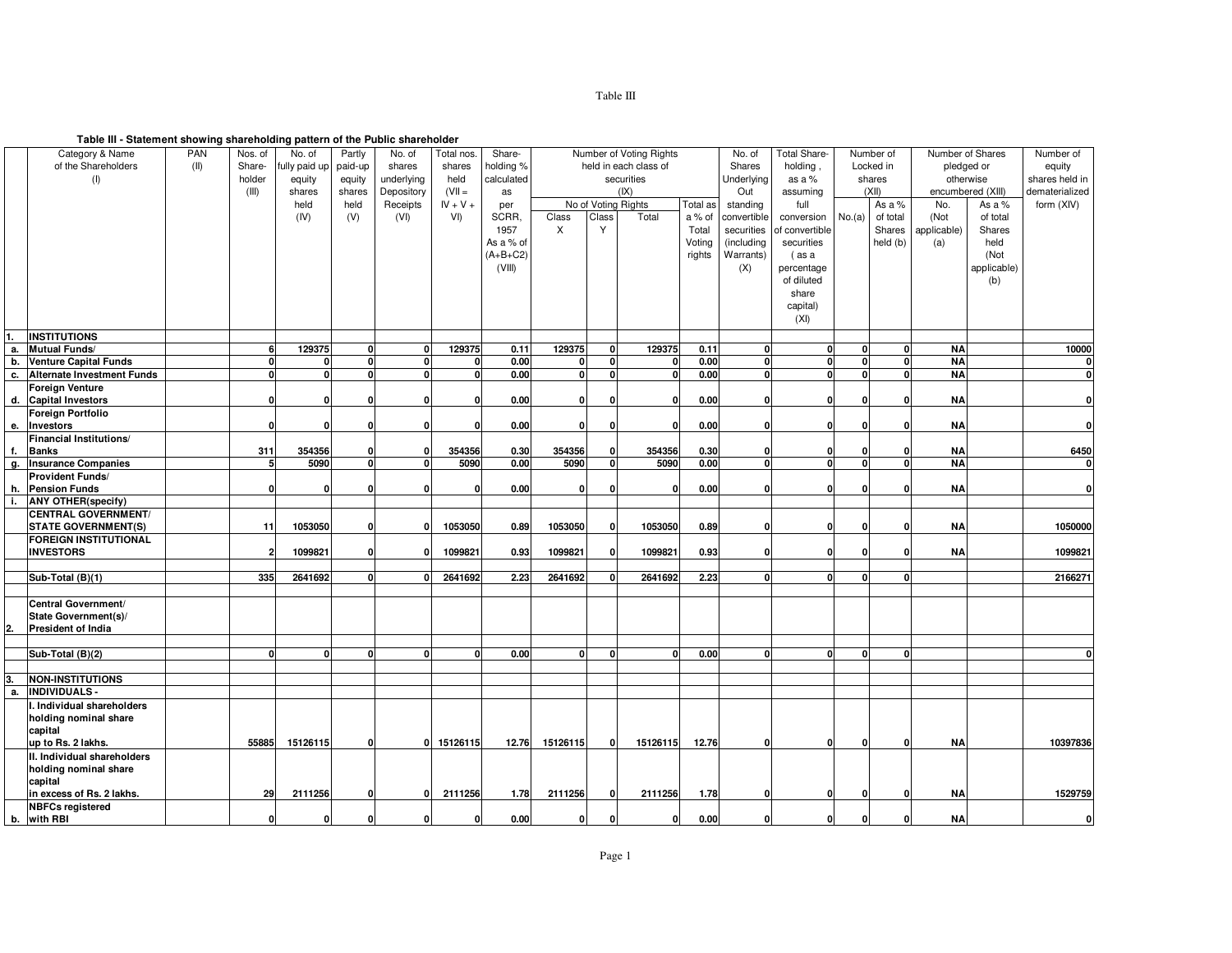## Table III

| c. | <b>Employee Trusts</b>           |            |       |          |  |          | 0.00  |           |           | 0.00  | ΩL       |  | <b>NA</b> |          |
|----|----------------------------------|------------|-------|----------|--|----------|-------|-----------|-----------|-------|----------|--|-----------|----------|
|    | <b>Overseas Depositories</b>     |            |       |          |  |          |       |           |           |       |          |  |           |          |
|    | (holding DRs)                    |            |       |          |  |          |       |           |           |       |          |  |           |          |
|    | d. (balancing figure)            |            |       |          |  |          | 0.00  |           |           | 0.00  | 0        |  | <b>NA</b> |          |
| е. | <b>ANY OTHER(specify)</b>        |            |       |          |  |          |       |           |           |       |          |  |           |          |
|    | <b>BODIES CORPORATE</b>          |            | 588   | 9002315  |  | 9002315  | 7.60  | 9002315   | 9002315   | 7.60  | $\Omega$ |  | <b>NA</b> | 8888400  |
|    | Names:                           |            |       |          |  |          |       |           |           |       |          |  |           |          |
|    | RELIANCE CAPITAL LIMITED         | AAACR5054J |       | 5885000  |  | 5885000  | 4.97  | 5885000   | 5885000   | 4.97  |          |  |           | 5885000  |
|    | <b>ICLEARING MEMBERS</b>         |            | 78    | 69745    |  | 69745    | 0.06  | 69745     | 69745     | 0.06  |          |  | <b>NA</b> | 69745    |
|    | <b>FOREIGN NATIONALS</b>         |            |       | 20       |  | 20       | 0.00  | <b>20</b> | <b>20</b> | 0.00  | 0        |  | <b>NA</b> | $\bf{0}$ |
|    | HINDU UNDIVIDED                  |            |       |          |  |          |       |           |           |       |          |  |           |          |
|    | <b>FAMILIES</b>                  |            | 518   | 429320   |  | 429320   | 0.36  | 429320    | 429320    | 0.36  |          |  | <b>NA</b> | 429320   |
|    | <b>NON RESIDENT INDIANS</b>      |            | 227   | 242392   |  | 242392   | 0.20  | 242392    | 242392    | 0.20  | ΩI       |  | <b>NA</b> | 236757   |
|    | <b>OTHERS</b>                    |            | 11    | 2150     |  | 2150     | 0.00  | 2150      | 2150      | 0.00  | n        |  | <b>NA</b> | 0        |
|    | <b>TRUSTS</b>                    |            |       | 4038     |  | 4038     | 0.00  | 4038      | 4038      | 0.00  | o        |  | <b>NA</b> | 4038     |
|    |                                  |            |       |          |  |          |       |           |           |       |          |  |           |          |
|    | Sub-Total (B)(3)                 |            | 57343 | 26987351 |  | 26987351 | 22.77 | 26987351  | 26987351  | 22.77 | $\Omega$ |  |           | 21555855 |
|    |                                  |            |       |          |  |          |       |           |           |       |          |  |           |          |
|    | <b>Total Public Shareholding</b> |            |       |          |  |          |       |           |           |       |          |  |           |          |
|    | $(B)=(B)(1)+(B)(2)+(B)(3)$       |            | 57678 | 29629043 |  | 29629043 | 25.00 | 29629043  | 29629043  | 25.00 | 0        |  |           | 23722126 |

**Details of the shareholders acting as persons in Concert including their Shareholding (No. and %): NIL**

**Details of Shares which remain unclaimed may be given hear along with details such as number of shareholders, outstanding shares held in demat/unclaimed suspense account, voting rights which are frozen etc. NIL**